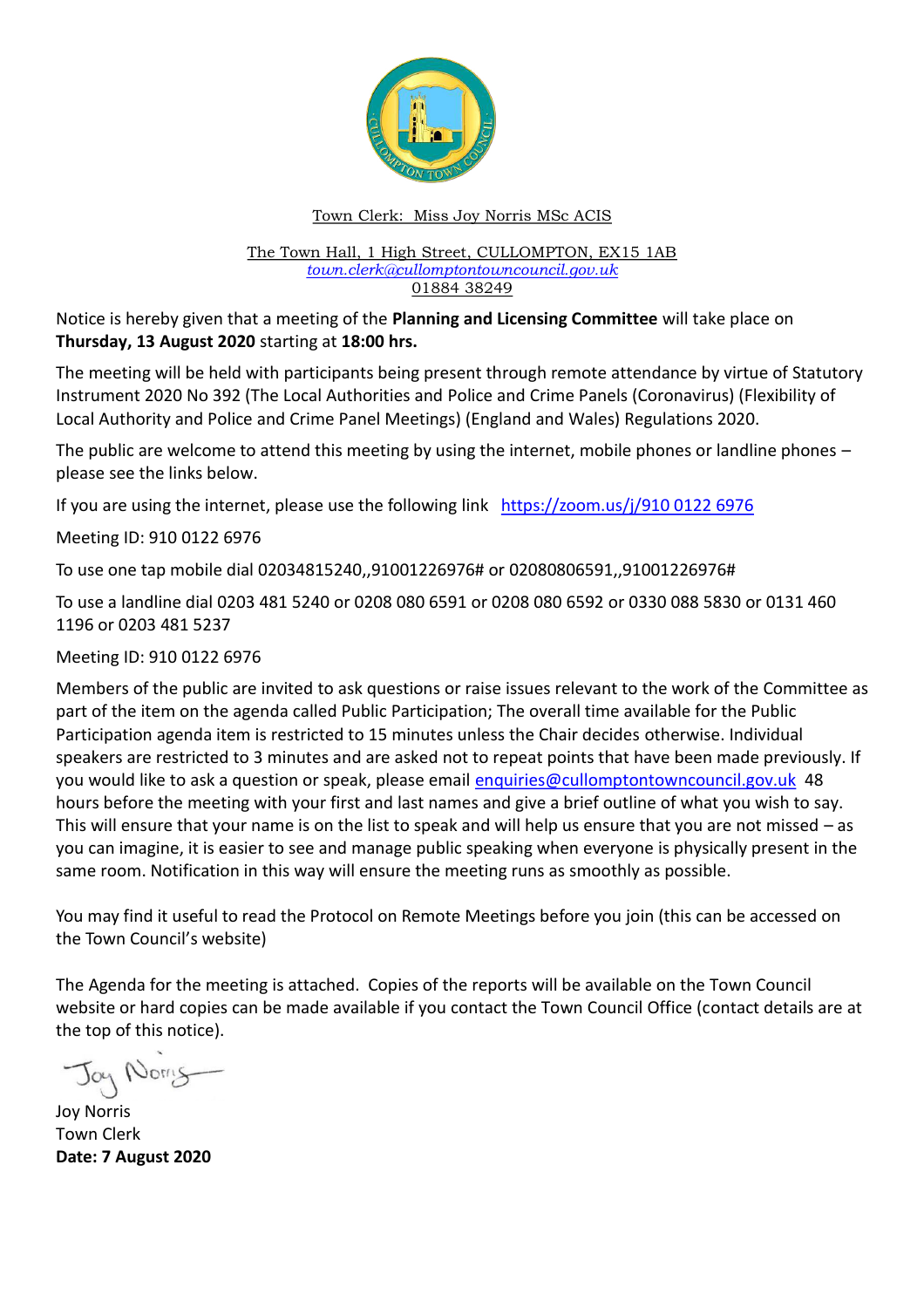# **AGENDA**

# **Planning and Licensing Committee 13 August 2020**

**Committee Membership:** Councillors E Andrews, G Guest (Chair), K Haslett, J Johns, L Knight, J Lochhead, M Rowe and M Smith.

**PUBLIC PARTICIPATION:** 15 minutes is set aside as a specific agenda item to enable members of the public to bring issues relevant to the Committee to the attention of Councillors. Up to 3 minutes is allowed for each person. Members of the public will only be permitted to speak during the Public Participation agenda item.

# 1. **Chair's Announcements**

The Chair may make announcements relevant to the work of the Committee. Note: Announcements are for information only and not for debate, discussion or questioning.

# 2. **Apologies for Absence**:

To receive apologies for absence.

# 3. **Declarations of Interests**:

To receive any Declarations of Interest from Councillors and Officers in respect of matters to be considered at this meeting, together with an appropriate statement regarding the nature of the interest.

Councillors and Officers are reminded of the requirement to declare any interest, including the type of interest, and reason for that interest, either at this stage of the meeting or as soon as they become aware of that interest.

### 4. **Minutes**:

To agree the minutes of the Planning and Licensing Committee meeting held on 23 July 2020 (Supporting Paper A).

### 5. **Public Participation:**

15 minutes is set aside at the beginning of the meeting to enable members of the public to raise matters which are relevant to the work of the Committee. Up to 3 minutes is allowed for each question. It may not be possible to reply straightaway and the question may only be noted and a written response sent at a later date.

### 6. **Planning Matters**:

To consider and make comment on planning applications received for Cullompton 21, available to view at the [Planning Portal:](https://planning.middevon.gov.uk/online-applications/search.do?action=simple&searchType=BuildingControl)

- a. Land at NGR 301988 106652 (adjacent to Poyle House) [20/00854/FULL.](https://planning.middevon.gov.uk/online-applications/applicationDetails.do?activeTab=documents&keyVal=QBPGQ2KS07T00) Erection of a dwelling (Revised Scheme).
- b. Meadow Barn, Mutterton [20/01029/FULL.](https://planning.middevon.gov.uk/online-applications/applicationDetails.do?activeTab=documents&keyVal=QDEIUNKS04G00) Change of use of agricultural land to provide holiday accommodation for the siting of 4 glamping pods with associated works.
- c. Brookside House, Stoneyford [20/01116/HOUSE.](https://planning.middevon.gov.uk/online-applications/applicationDetails.do?activeTab=documents&keyVal=QDV5JCKS04G00) Erection of an extension and annexe.
- d. Unit 12 (Building 2), Venn Place, Goonvean Business Park [20/01056/FULL.](https://planning.middevon.gov.uk/online-applications/applicationDetails.do?activeTab=documents&keyVal=QDK2EZKS04G00) Installation of 9 windows, external fire escape and single sectional loading door to Building 2.